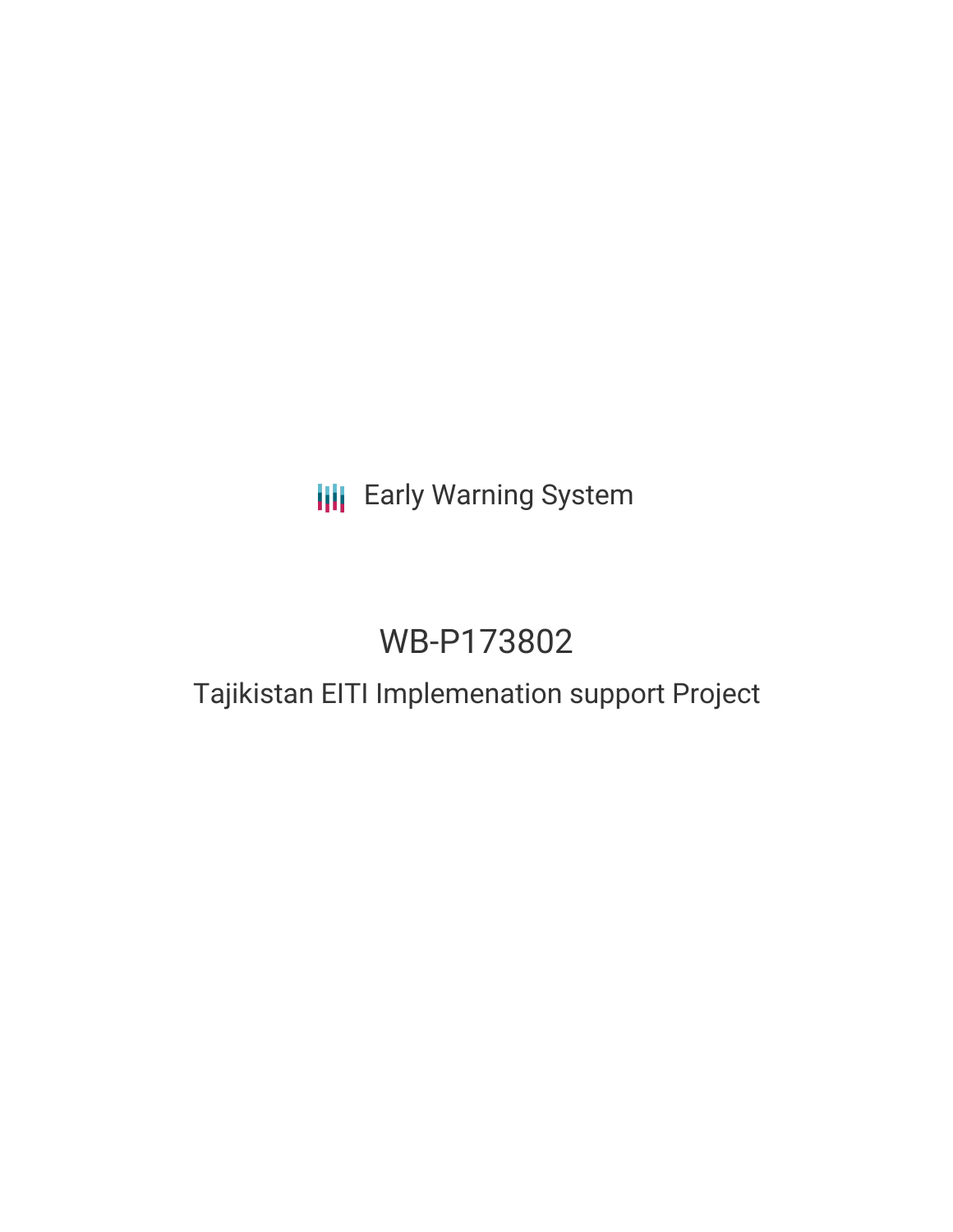

#### **Quick Facts**

| <b>Countries</b>               | Tajikistan             |
|--------------------------------|------------------------|
| <b>Financial Institutions</b>  | World Bank (WB)        |
| <b>Status</b>                  | Proposed               |
| <b>Bank Risk Rating</b>        | B                      |
| <b>Borrower</b>                | Republic of Tajikistan |
| <b>Sectors</b>                 | Law and Government     |
| <b>Investment Type(s)</b>      | Grant                  |
| <b>Investment Amount (USD)</b> | $$0.50$ million        |
| <b>Project Cost (USD)</b>      | \$0.50 million         |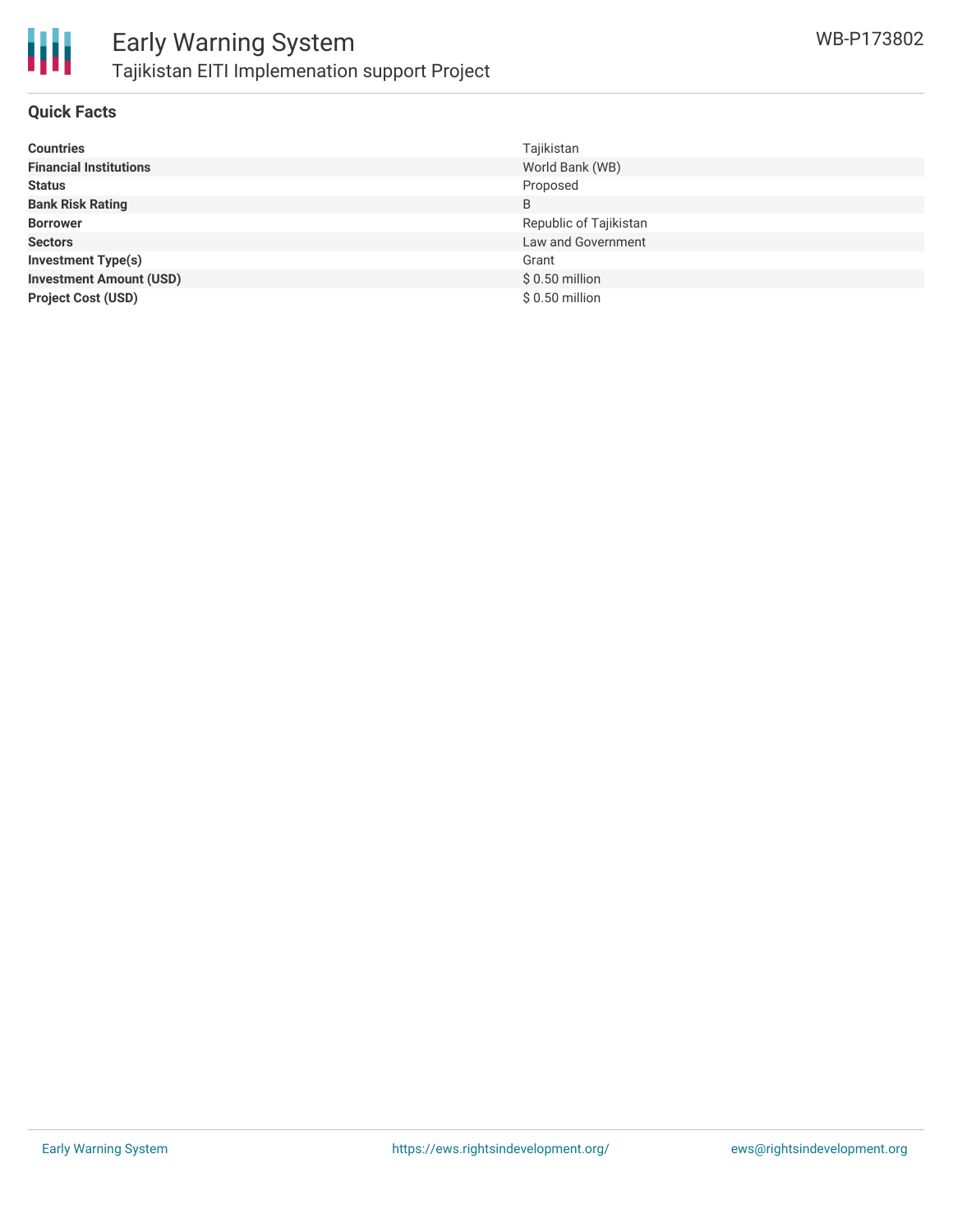

#### **Project Description**

According to World Bank documents, this project provides support to enhance the capacity of the Extractive Industries Transparency Initiative (EITI) National Secretariat and Multi-Stakeholder Group in Tajikistan to implement the EITI standards.

The World Bank has assigned this project an environmental and social risk rating of Moderate.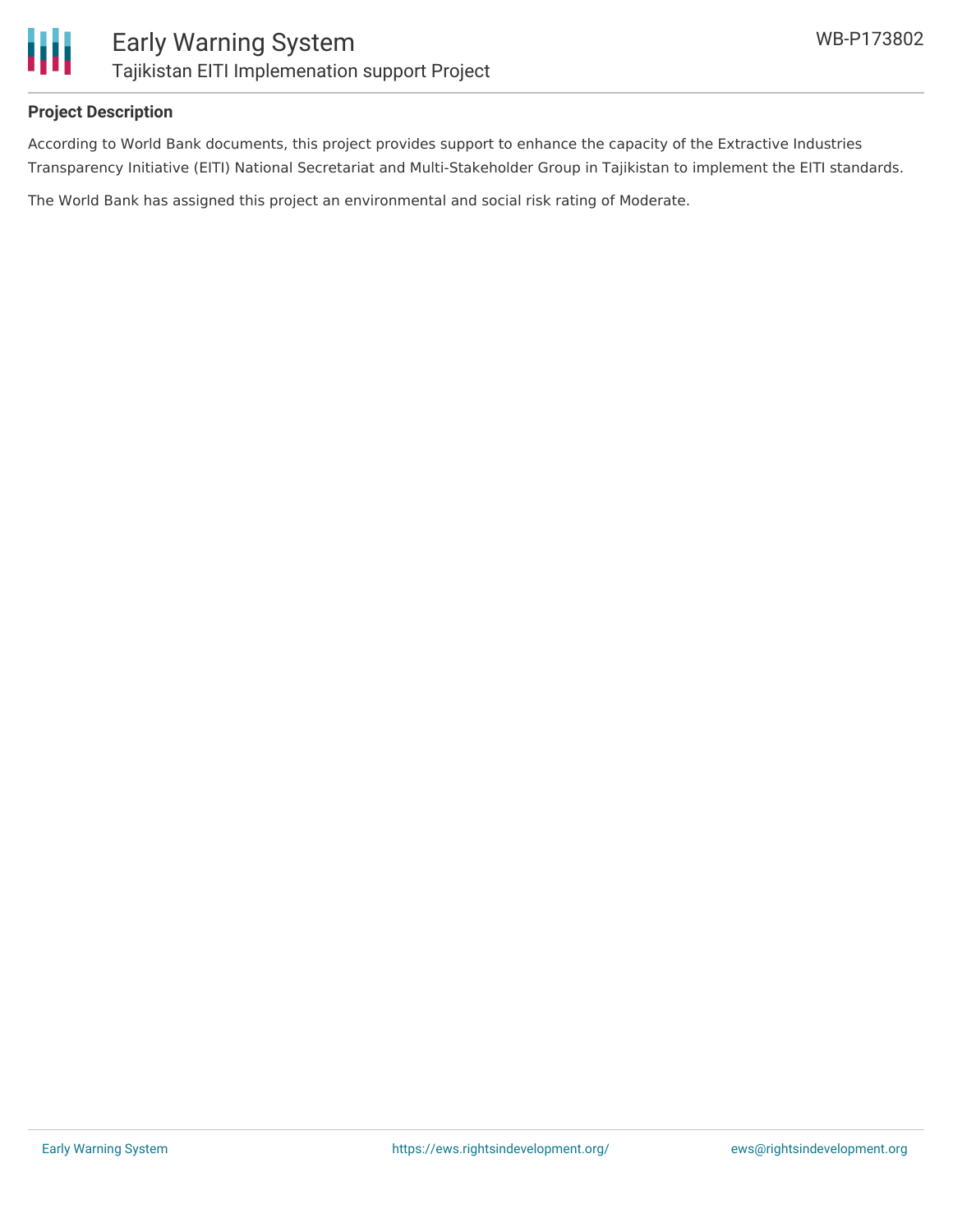

#### **Investment Description**

World Bank (WB)

Funds for this project are being provided by the Extractives Global Programmatic Support trust fund.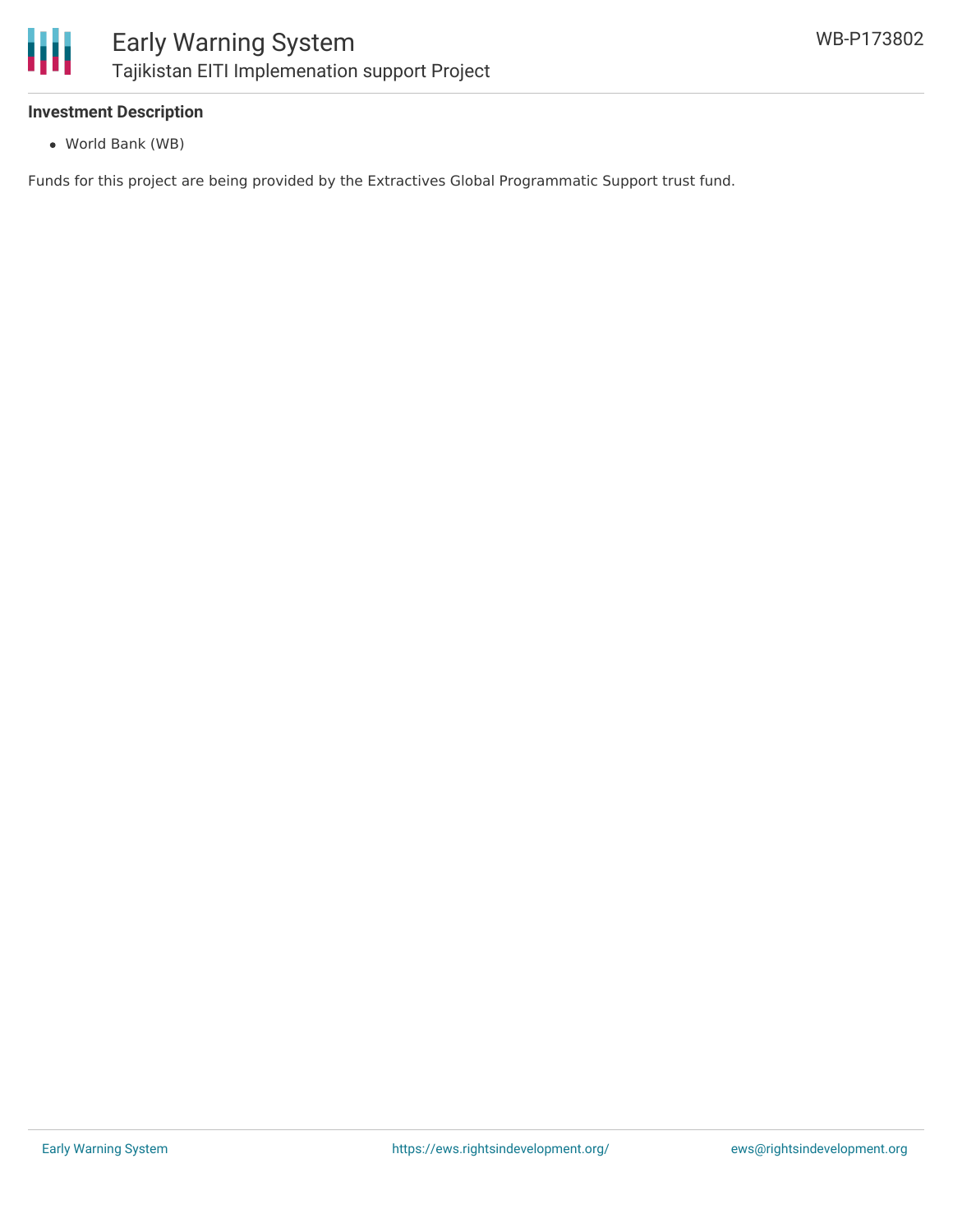

#### **Contact Information**

**World Bank**

Ehsanullah Shamsi Title : Operations Officer Telephone No : 5232+3385

#### **Implementing Agency**

State Investment Committee Government of Tajikistan Contact : Jahongir Nagmatov Title : National Coordinator Telephone No : 992918645630 Email : [jihangir@mail.ru](mailto:jihangir@mail.ru)

#### **ACCOUNTABILITY MECHANISM OF WORLD BANK**

The World Bank Inspection Panel is the independent complaint mechanism and fact-finding body for people who believe they are likely to be, or have been, adversely affected by a World Bank-financed project. If you submit a complaint to the Inspection Panel, they may investigate to assess whether the World Bank is following its own policies and procedures for preventing harm to people or the environment. You can contact the Inspection Panel or submit a complaint by emailing ipanel@worldbank.org. You can learn more about the Inspection Panel and how to file a complaint at: https://www.inspectionpanel.org.